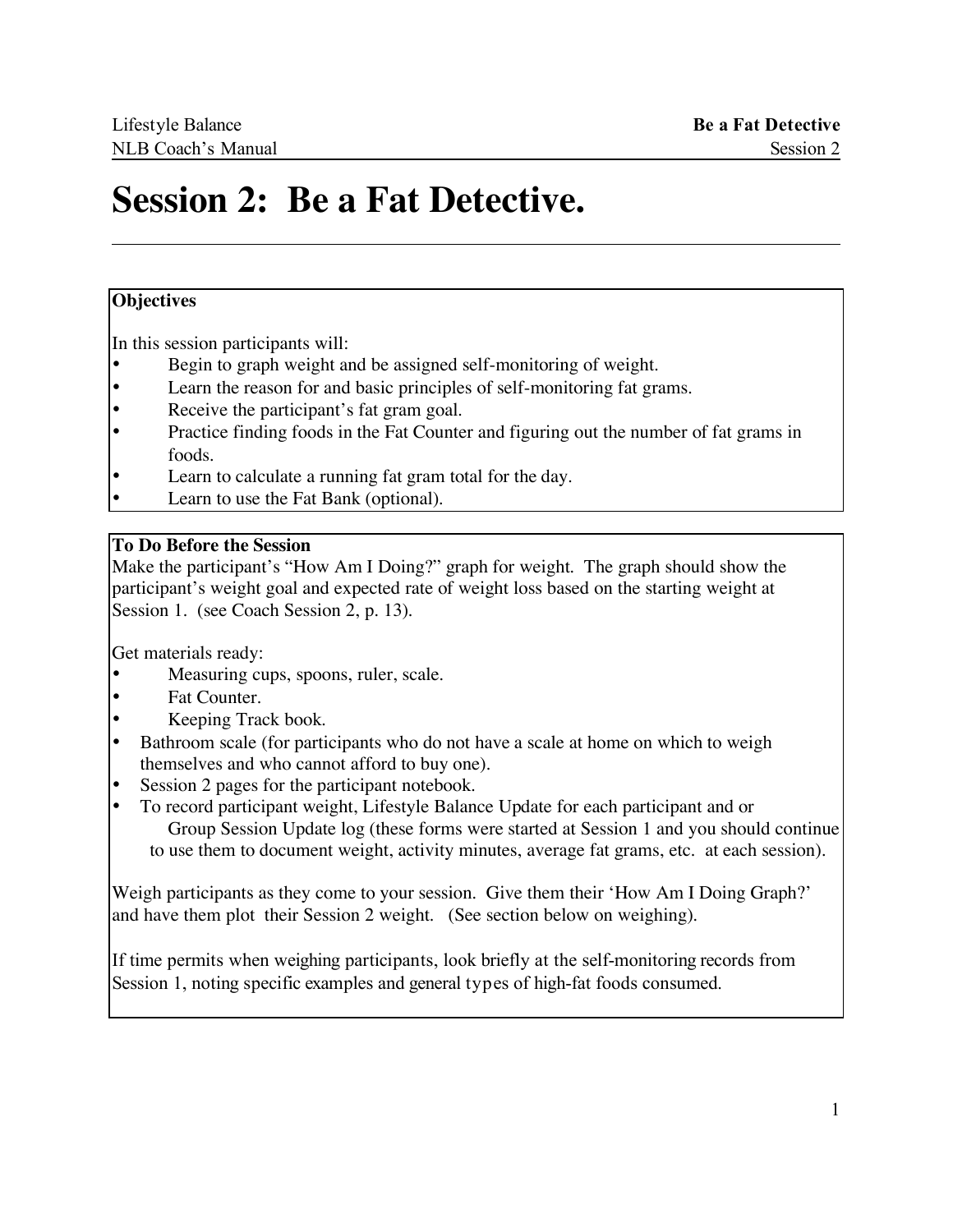**Receive and review Keeping Track records. Discuss successes and difficulties in meeting goals. Review the last session, including home activities.**

Review the participant's Keeping Track for food intake. Notice many good things, and make only one suggestion for improvement. Ask general questions like, Were you able to write down anything this week about your eating? What did you learn by Keeping Track? What difficulties did you have? For specific problems identified, ask the group for ideas on solutions.

If the participant has not self-monitored, ask, "Tell me a little about that." Do your best to uncover some of the barriers that prevented the participant from Keeping Track without making him or her defensive. Problem solve with the participant to address the barriers.

Collect all Keeping Track books at the end of Session 2. You want participants to keep their books during the session so they can refer to the books while learning new concepts. If funds permit, you can put all returned Keeping Track books in a box and draw for a door prize as an incentive for people to complete and return Keeping Track Books.

After class, page through the completed Keeping Track (KT) book, if available, from front to back. Make written comments in the book using an ink color other than what the participant wrote with (avoid red as this may bring back bad memories of school), and return the KT book to the participant at the next session.

Be positive and nonjudgmental in your written comments. Emphasize what an important learning tool this will be throughout the study. Praise all efforts to keep track, no matter how small, and any level of accuracy or completeness. For example, praise any and all of the following efforts. The participant was able to [this list is for your reference, not to be reviewed with participants]:

- Record anything at all.
- Record something each day.
- Record throughout the day, each day.
- Note time of day.
- Describe kinds of foods (cuts of meat; parts of poultry; label information from packaged foods)
- Describe methods of food preparation: baked, broiled, steamed, stir-fried, fried, barbecued, etc.
- List additions to foods at the table: butter, margarine, cream, sugar etc.
- Give simple details about portion size: counts; cups; bowls; spoonfuls.
- Give actual weights and measures of portion size: package weight ounces, measuring spoons and cups, ruler measurements, food scale measurements.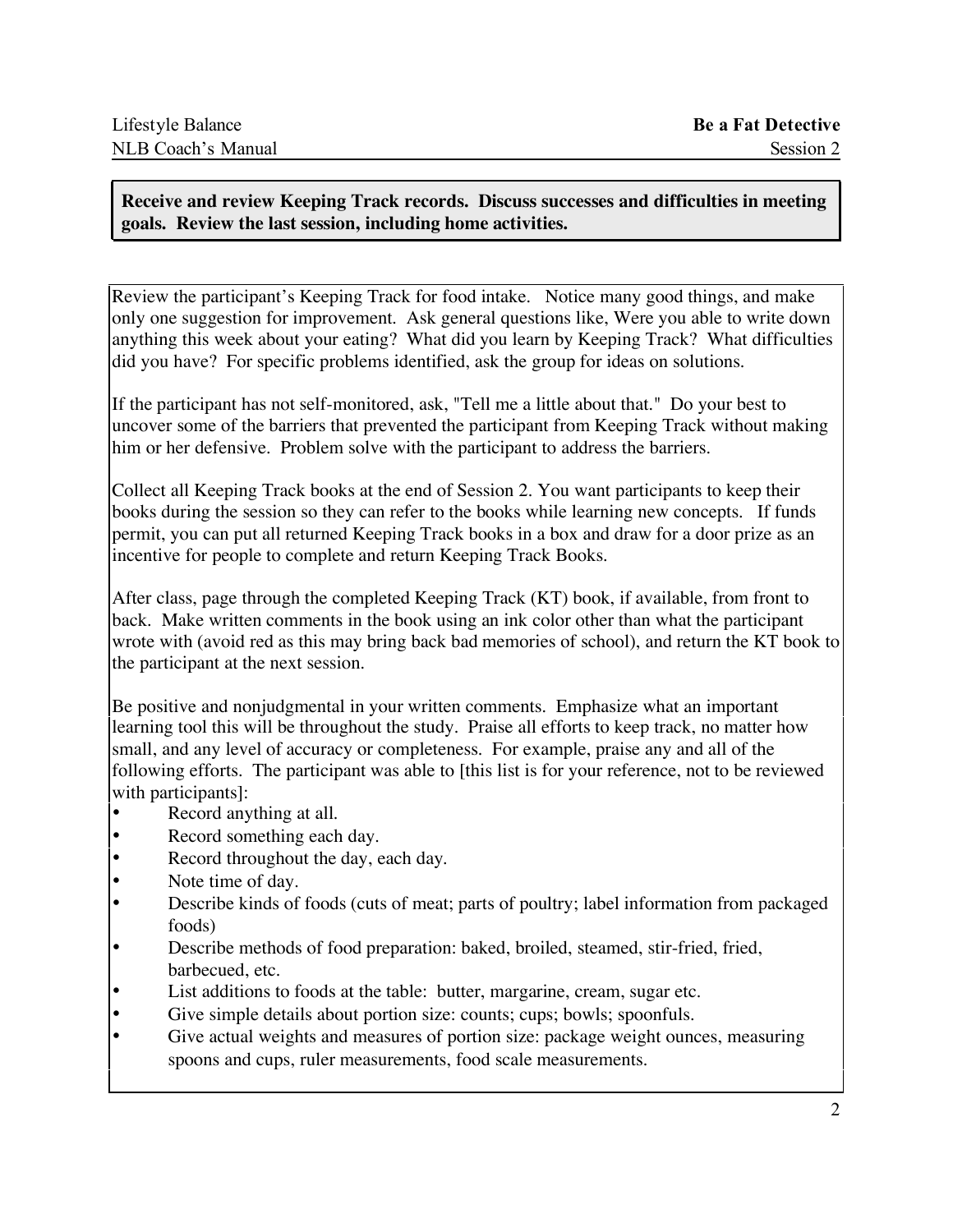| Lifestyle Balance  | <b>Be a Fat Detective</b> |
|--------------------|---------------------------|
| NLB Coach's Manual | Session 2                 |

### Examples:

- "Great! I see here that you wrote down eating 13 cheese crackers with your soup."
- "It's really useful that you noted adding 2 teaspoons of butter to your beans."

Point out no more than one area for improvement, preferably starting with the most simple. Example:

• "I see you were able to record all weekdays. Fantastic! In the coming weeks it will be useful for you to try and record on weekends too so we can learn about how your eating and exercise might be different then."

**Weigh the participant now or before class begins. Introduce the How Am I Doing? graph for weight and self-monitoring weight at home.**

Today's session is called "Be a Fat Detective" because we'll talk about how to become more aware of the amount of fat you eat and how that can help you lose weight through healthy eating.

But before we talk about fat, let's begin today to **keep track of your weight** and your progress toward your weight loss goal.

In the first session we said that one of the study goals was to lose  $7\%$  of your weight, which means that, since your **starting weight was xxx pounds**, your **goal is to weigh xxx pounds**. Let's see what you weigh today.

Weigh the participant.

To keep track of your weight, we'll do two things. First, at every session we'll **mark your weight on this graph, called "How Am I Doing?"** 

Insert the "How Am I Doing?" graph for weight into the front of the participant's notebook. You can also keep a 'How Am I Doing" graph in your records in case a participant forgets to bring their notebook to a session.

Here is your "starting weight," what you weighed when you first joined the study, and here is your goal weight. This line shows what a steady and gradual weight loss might look like for you. Of course, most people's weight goes up and down from week to week, and yours will probably do that, too, sometimes above this line, sometimes below it. Many people lose weight faster at first and then the rate levels off. We won't pay as much attention to each weight but rather to the pattern over time. We want you to stay under this line as much as possible and reach your goal weight by Week 24, or six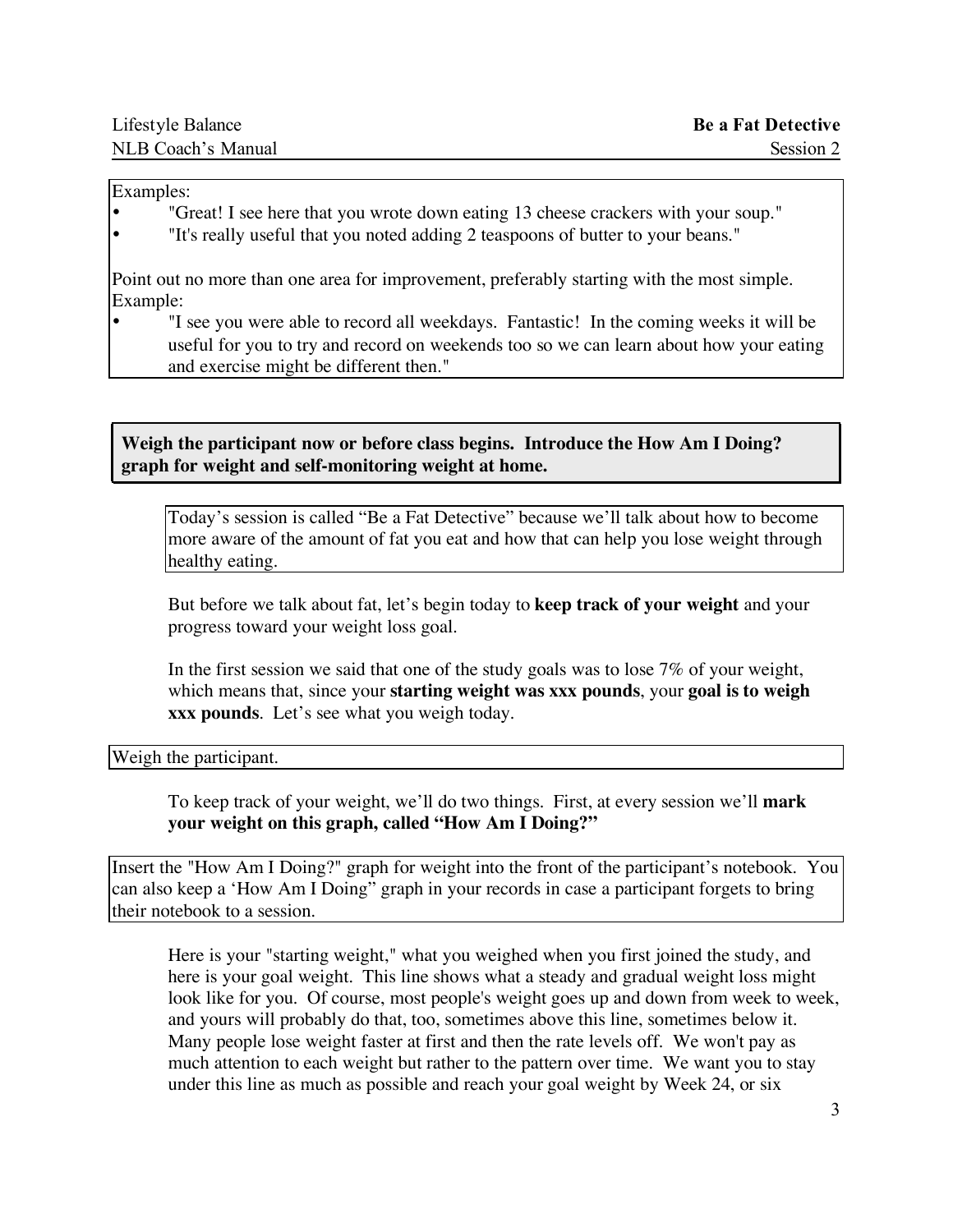| Lifestyle Balance  | <b>Be a Fat Detective</b> |
|--------------------|---------------------------|
| NLB Coach's Manual | Session 2                 |

months from now. That will be in *[name the month and mark on the graph at 24 weeks].* After that we will help you to stay under your goal weigh. Maintaining your weight loss will be very important which is why we will teach you not only how to lose weight, but also how to keep it off!

Let's mark your weight for today on the graph.

Have the participant mark it on the graph. Provide help as needed.

In addition to being weighed at each session and marking it on the graph, I also want you to **weigh yourself at home every** *Try to have the participant agree to weigh daily as this helps develop the habit of weighing. At a minimum, the participant should weigh weekly.*

If the participant doesn't have a scale and cannot afford to buy one, provide a scale for the participant.

Always weigh yourself on the same scale because your weight can vary from one scale to another. And weigh yourself at the same time of day, because that can make a difference too. What time of day would be best for you? *[Add that to the blank line on the handout.]*

When you weigh yourself at home, record your weight here...

Indicate the weight column on the back of the Keeping Track book, and circle the day(s) on which you want the participants to weigh themselves.

### **Introduce the rationale for and the basic principles of self-monitoring fat.**

Now let's move on to the topic for today.

To help you lose weight, our goal will be to help you **eat healthy.** And **healthy eating involves eating less fat**, for several reasons.

• First of all, **eating too much fat is "fattening**" **(makes us fat). So by eating less fat, you can lose weight.**

In fact, fat is the most fattening of all the things we eat. Fat contains more than twice the calories (9 calories per gram) than the same amount of carbohydrate (starch or sugar) or protein (4 calories per gram).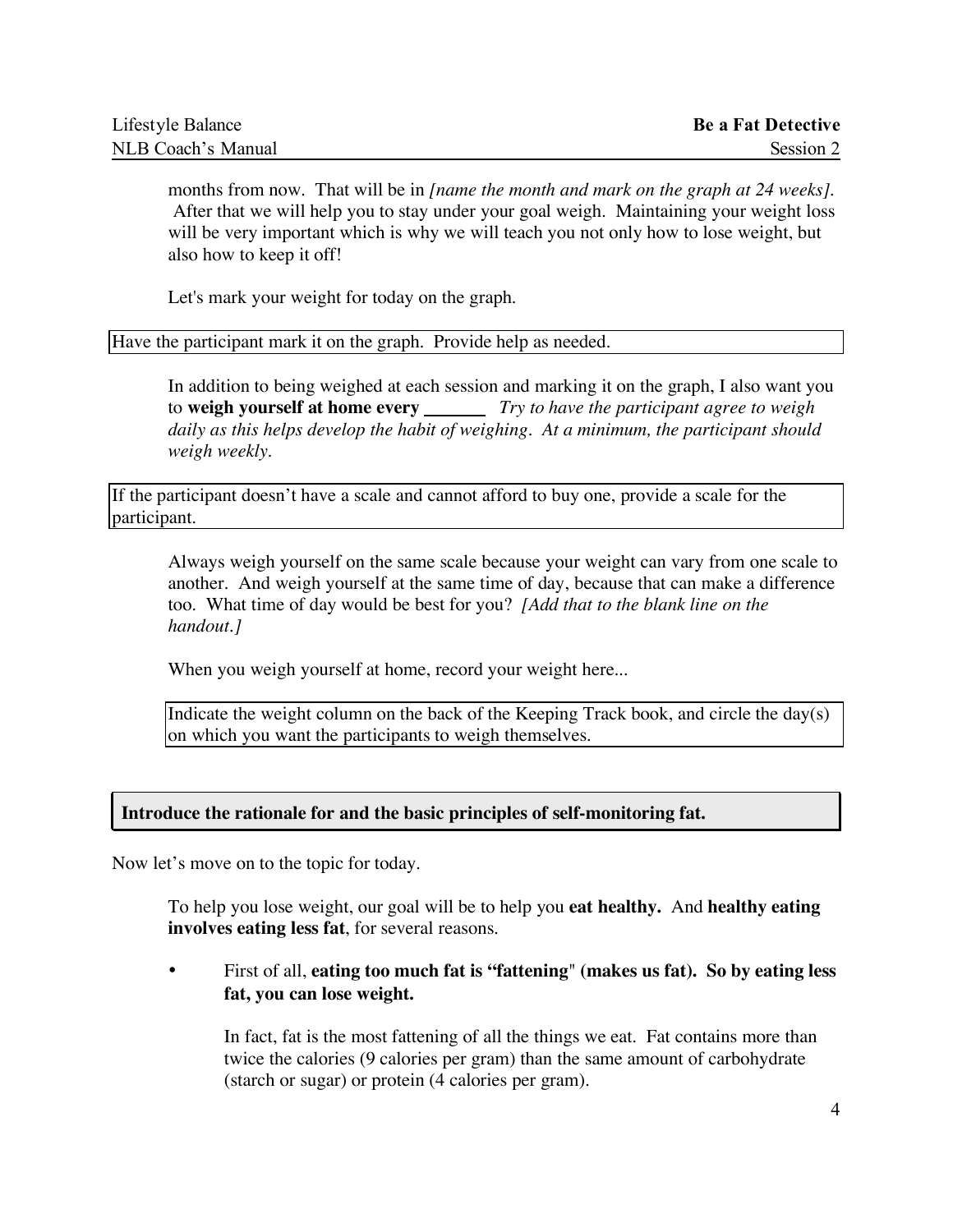### So **even small amounts of high fat foods are high in calories.**

Review the example on the worksheet (a lot of calories in a small amount of peanuts versus fewer calories in a large amount of popcorn) and/or other examples that are relevant to the participant's eating pattern.

• **Fat is also related to heart disease and diabetes**. Research has shown that eating a lot of fat can increase your cholesterol level. Cholesterol is one measure of the amount of fat in your blood. The higher your cholesterol, the greater your chance of having a heart attack. There is also some evidence that eating a lot of fat may increase your chances of getting diabetes.

For participants who want more information: The Surgeon General for President Reagan, C. Everett Koop, MD, had this to say about the importance of eating healthy: "If you are among the two out of three Americans who do not smoke or drink excessively, your choice of diet can influence your long-term prospects more than any other action you may take." In other words, healthy eating is one of the most important steps you can take to improve your health. And in his recent report to the nation, the Surgeon General named eating less fat as our country's number one dietary priority, more important than sodium, sugar, or additives. In fact, all of these important national organizations recommend eating less fat: the National Heart, Lung, and Blood Institute, the American Heart Association, the American Diabetes Association, the American Dietetic Association, and the American Cancer Society.

### **What kind of foods do you eat that are high in fat?**

Let's look at some of the high-fat foods you circled in your Keeping Track. [Write on the work sheet a few of the foods that the participant correctly circled as high in fat.]

Make some general points about the food groups or types of food that tend to be high in fat, such as:

1. Meats (Meats contain both fat that you can see and fat that you can't see.)

2. Dairy foods (whole milk, regular cheese, ice cream) (Many Americans get most of their fat from meats and dairy products, including cheese.)

- 3. Snacks (such as potato chips)
- 4. Butter, margarine (Many people add fat to foods to flavor them.)<br>5. Gravy, mayonnaise
- 5. Gravy, mayonnaise
- 6. Baked goods (such as cookies, cake, muffins)

7. Fat added in cooking (oil, lard, shortening) such as deep-fat frying (fried chicken, french fries, doughnuts).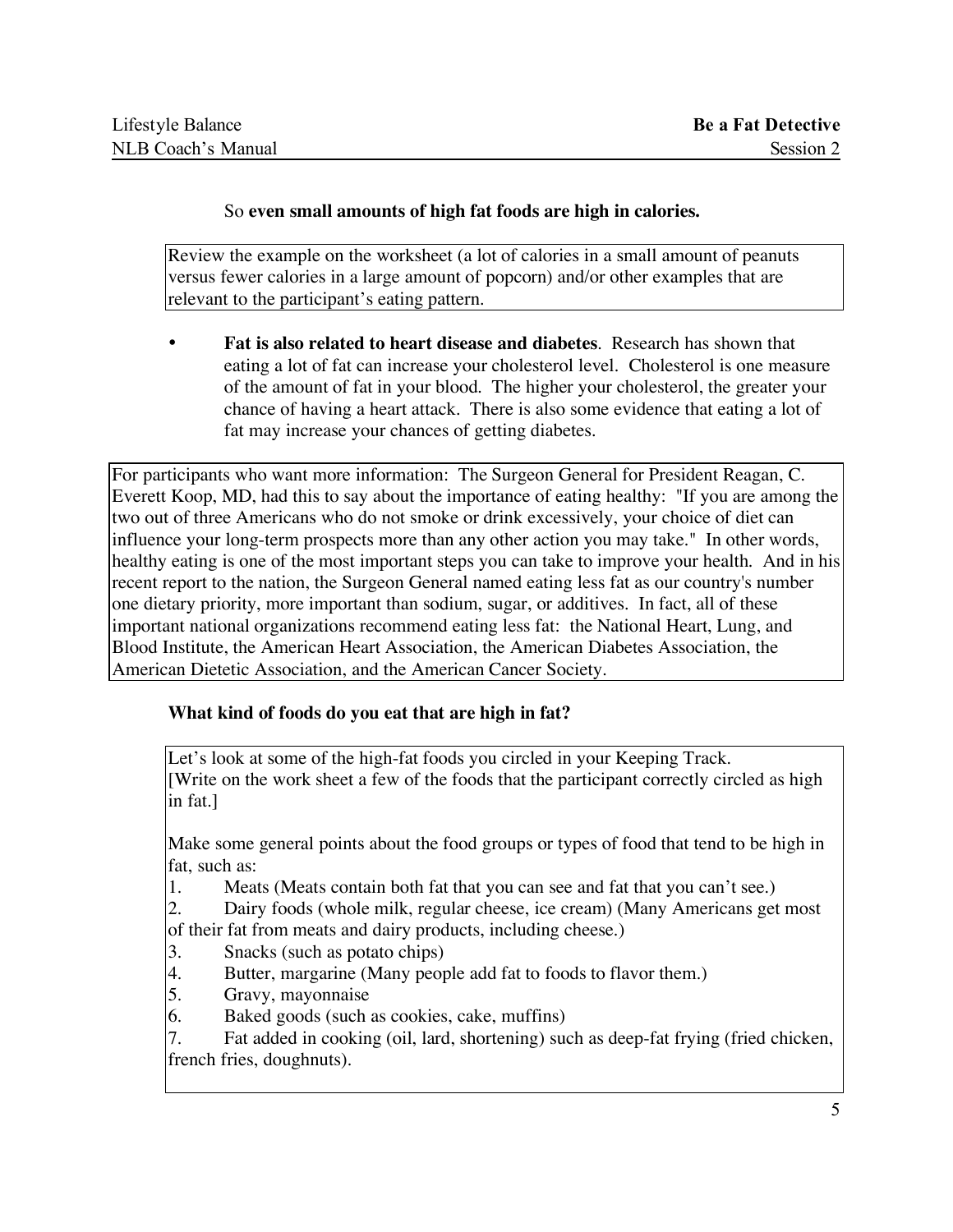Keep in mind that the purpose of this list is **not** to give the participant detailed information about where fat is found in foods. Rather, the purpose is to begin to show them that many different foods that they eat are high in fat and to provide a rationale for self-monitoring. The facts about where fat is found in foods should come later as a byproduct of their own discovery through self-monitoring.

These are the kinds of foods you will have to watch out for as you become a "fat detective." They are also the kind of foods that are widely available, tempting to many of us, and they may even be traditional foods in your family or culture.

### **Many people aren't aware that most of the fat we eat (70% of it, in fact) is hidden in foods.**

For example, fat is hidden in:

- The marbling of meats,
- Baked products,
- Sauces, and
- Batter coatings on deep fried foods.

Here's an example. *[Review the example on the worksheet.]* That's a lot of fat, a total of 22 teaspoons or about 1 entire stick of butter or margarine.

The best way to learn how much fat is in food is to **keep track of the amount of fat you eat every day**.

You will need to adapt the following section depending on the participant's literacy level, willingness to self-monitor, and comprehension of the self-monitoring process. Some of the following will be a review of points made at the last session; when possible, make these points using examples from the abbreviated self-monitoring the participant did during the previous week.

The first step is to:

### 1. **Write down everything you eat and drink in your Keeping Track books.**

This is something we're going to do throughout the next (state time frame for your program). It is the **most important part of changing your behavior.**

### **Keeping track of what you eat will help you and I see**, in black and white:

- What foods you eat,
- How much you eat,
- When and where you eat, and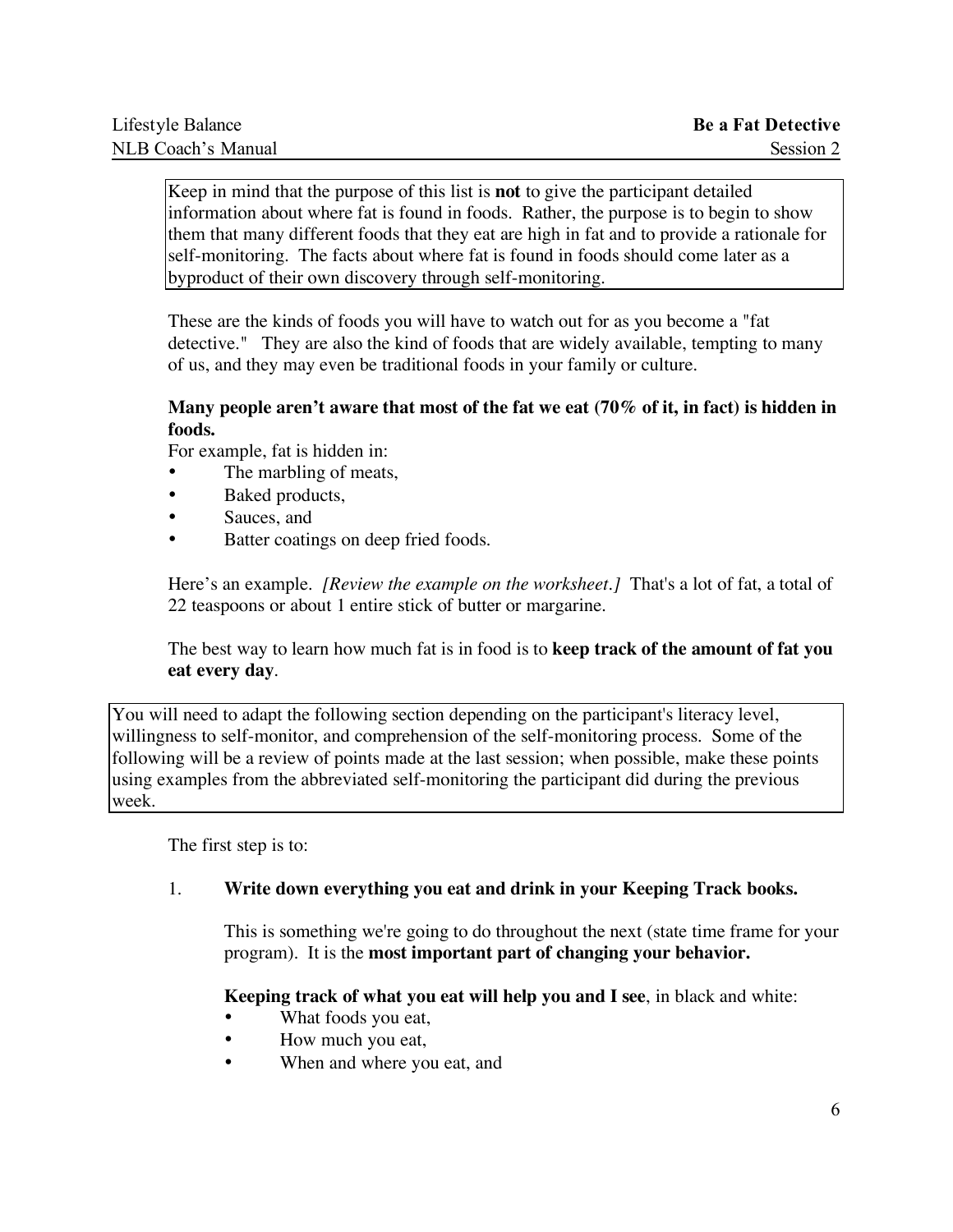| Lifestyle Balance  | <b>Be a Fat Detective</b> |
|--------------------|---------------------------|
| NLB Coach's Manual | Session 2                 |

• How your eating habits change over time.

Your Keeping Track records will be the very basis for our working together. You and I will be the only ones to see them, so **spelling is NOT important.** You can make up **abbreviations** or use your own shorthand if that makes it easier and faster for you to keep track, just so we both know what you mean.

Note: The use of abbreviations may also help those participants who have difficulty spelling feel less self-conscious.

### **What IS important is to:**

- **Be honest.** That means to **write down what you really eat**, not just what you think will please me or yourself.
- Also, **be accurate**. It's best to write down what you eat as soon as possible after you eat it, because it's easy to forget. For example, count the number of slices of cheese you eat and write down the kind of cheese. Measure portions and read labels (we'll talk in more detail about these things next week).
- And **be complete**. **Include everything.** The butter on the toast, the cream in the coffee, and the mayonnaise on the sandwich.

It may seem hard to write down all of your foods, especially at first. And it does take some time. But it's worth its weight in gold. **Being aware of what you are eating is the first step toward changing your eating habits.**

### 2. Second, **figure out how much fat is in every food and write it down.** To do this, you will need to:

- a. Figure out the amount of the food you ate.
- b. Look up each food in the Fat Counter, which is a book I'll give you that lists foods and the grams of fat in each one.
- c. Compare the amount of food YOU ate with the amount in the Fat Counter to see how much fat you ate. And third,

### 3. **Add up the fat grams you eat during the day.**

I'll show you how to do each of these things in just a minute.

### **Give the fat gram goal.**

Everyone in the Lifestyle Balance Program gets a fat gram goal or "budget." It is based on body size and the amount of calories needed to lose weight. So everyone has a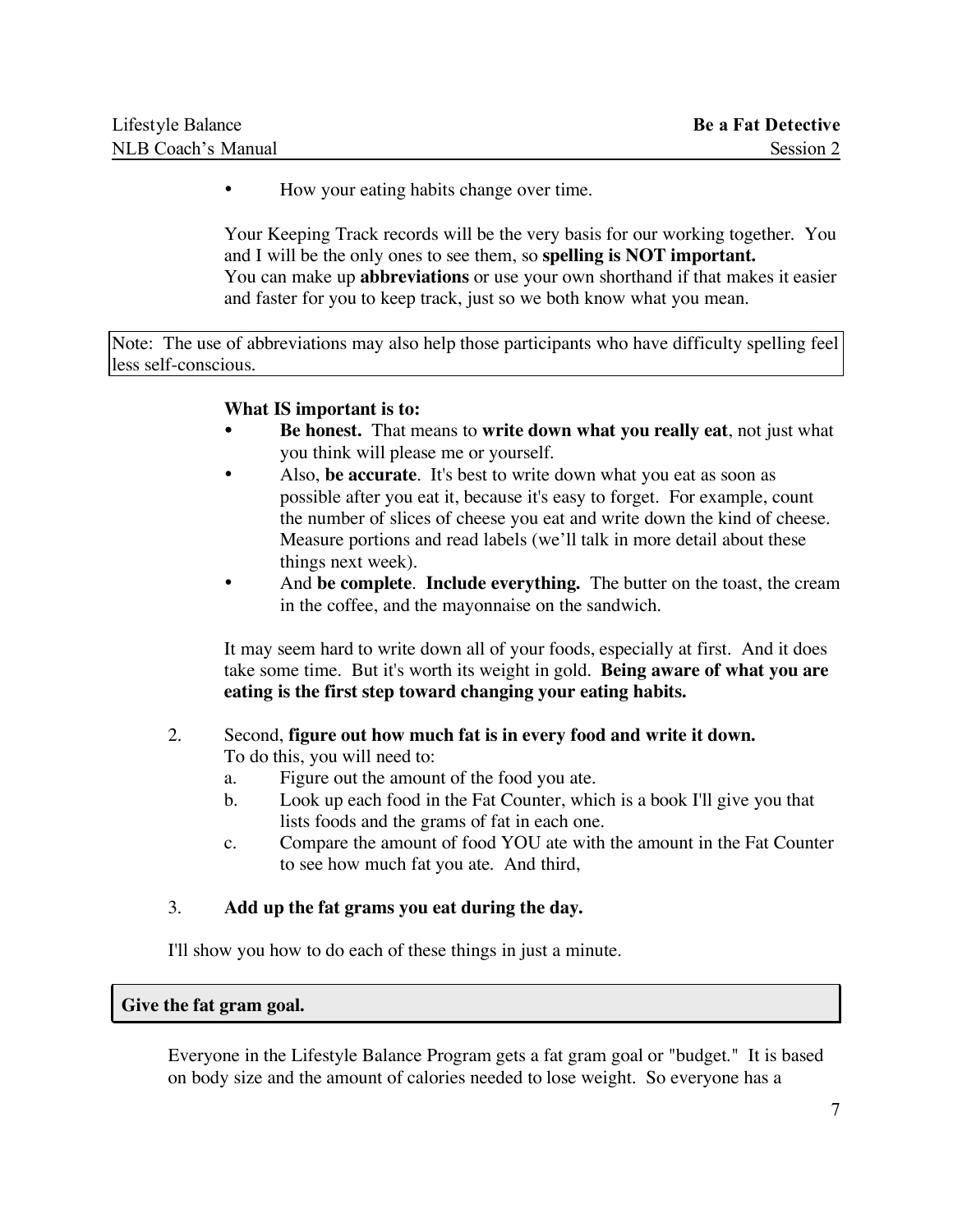different goal.

Using the table on page 4, have the participant circle their fat gram and calorie goal based on their weight at Session 1. Your fat gram goal or "budget" is to stay under xx grams of fat each day. You can think of it as a budget because you need to stay *under* it every day. *[Fill in the blank with the participant's fat gram goal (refer to the Manual of Operations).]* At first begin by asking participants to focus on the fat goal only. If the participant does not hit their weight loss goals with the fat gram goal, the calorie goal is added in at Session 7.

A gram is the way fat in food is measured. A gram is a unit of weight. One paper clip weighs about 1 gram. *[Note: Be careful not to go into too much detail here because some participants may be easily confused by the differences between grams of weight and grams of fat.]*

We don't expect you to stay under your fat gram goal right away or be able to stay under it every day. It may be hard to reach your fat gram goal at first. For now, just try to **get as close to your goal as you can.** During the next few weeks, we will teach you how shop for food and cook and serve it so that it is easier for you to reach your goal. Over time we'll work together so that you can consistently stay *under* your fat gram goal.

**Give the participant the Fat Counter. Demonstrate and practice how to use it and food labels to figure out how much fat the participant eats.**

This is a Keeping Track of Fat "practice page." Let's write down some of the foods you ate yesterday and figure out the grams of fat in those foods.

Write on the work sheet a variety of foods that the participant ate yesterday. If possible, include both high- and low-fat foods and several foods with portion sizes that might require some calculation on the part of the participant. Show the participant how to look each food up in the Counter and calculate the number of fat grams in the amount that the participant ate.

Exactly how you do this will vary from participant to participant. The key is not to overwhelm those participants who may find calculations difficult and confusing. Assure these participants that you will continue to help them with this in the upcoming sessions and that the **important thing for now is to begin looking foods up in the Counter and getting an idea of the amount of fat in different foods and in various serving sizes.**

Ask if the participant tried using weighing and measuring tools if given last week and briefly answer any questions here. For now, you might want to pour your breakfast cereal into the bowl you typically use, just as usual, and then measure the cereal before you eat it. Or put the amount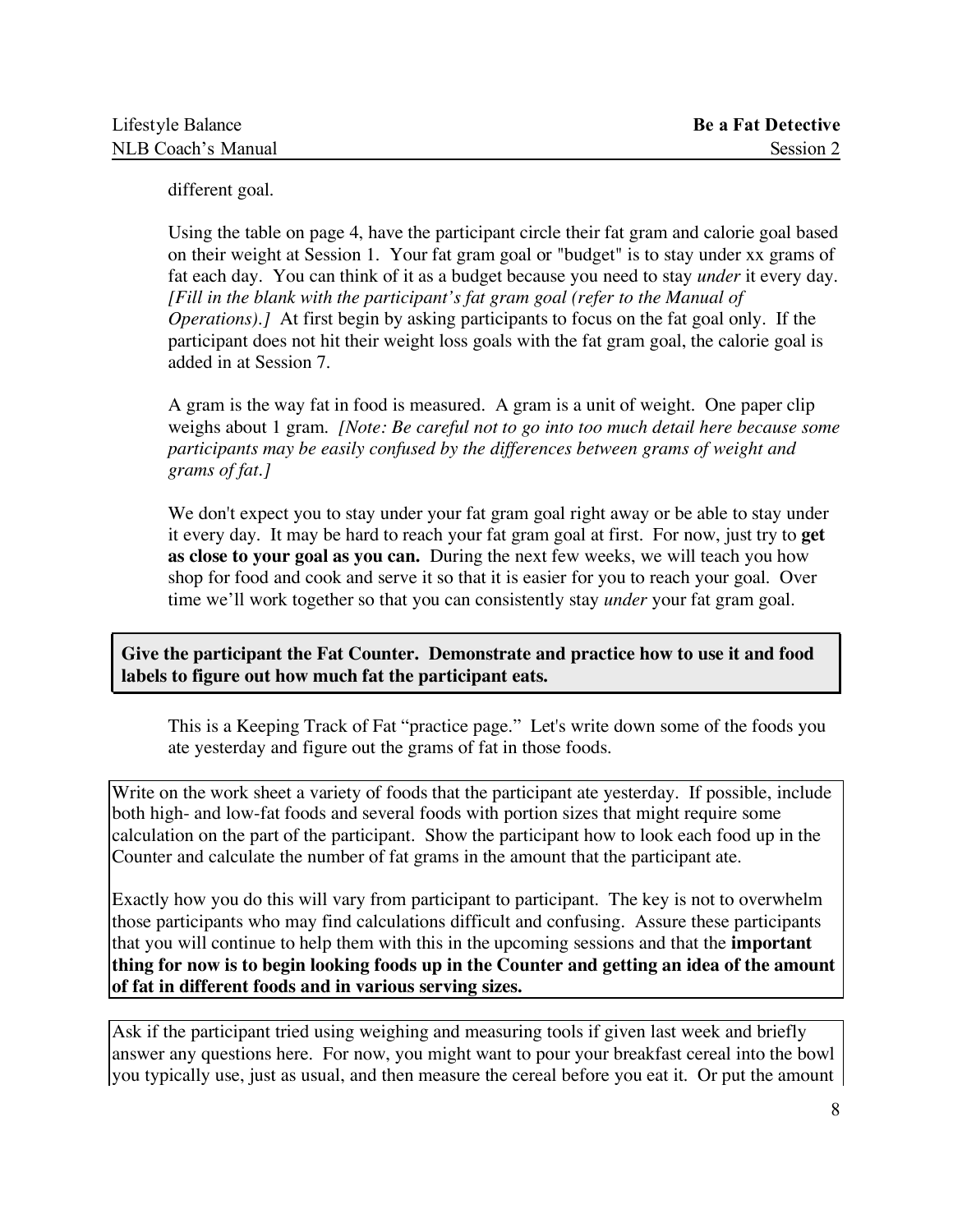of margarine you usually spread on toast onto the knife and measure it using the measuring spoons before you spread it. The glass measuring cup is for liquids. This scale is for weighing meats and cheese (briefly demonstrate how to use it). The ruler is for measuring things like pizza, pieces of pie, and cookies.

Here are some things to keep in mind **when you use the Fat Counter.**

If you can't find a food:

- Look for one that is the most like that food. (Don't assume that a food doesn't contain fat because it's not listed in the Fat Counter.) For example, use nut bread for zucchini bread.
- Write the name of the food in the back of your Fat Counter. There is a section there for listing additional foods. Then ask me about it next week, and I will help you find the fat grams.

If you are having trouble figuring the grams of fat:

Just write down the food and the amount you ate. I will help you figure the fat grams when you come in.

If you make a recipe:

- For many recipes, you can simply write down how much of each ingredient you ate. For example, in a stew, write down the amount of each ingredient that was in the amount you ate. For example, how much beef you ate, how much carrots, and so on. Include any fat that you used in cooking.
- If you cook from recipes often, bring in some favorite recipes next week. I will help you count the grams of fat in them.

An optional handout is available on counting fat grams in more complicated recipes (see tool box 'How to Count the Grams of Fat in Recipes'). We think that this handout should be saved for a later session, and at this point it would be more appropriate to ask the participant to bring in any recipes he or she uses often and help the participant estimate the fat grams. Remember that the participant is self-monitoring, not recording dietary data for nutrient analyses, and the point is to learn to distinguish high fat from lower-fat foods and make dietary changes toward the fat gram goal.

If you do use the handout at some point, use it to demonstrate how to count the fat grams in one of the participant's own recipes.

The bottom line for this week is to just get started and do you best. If you run into any problems, I'll help you with them next week.

If you eat a packaged food: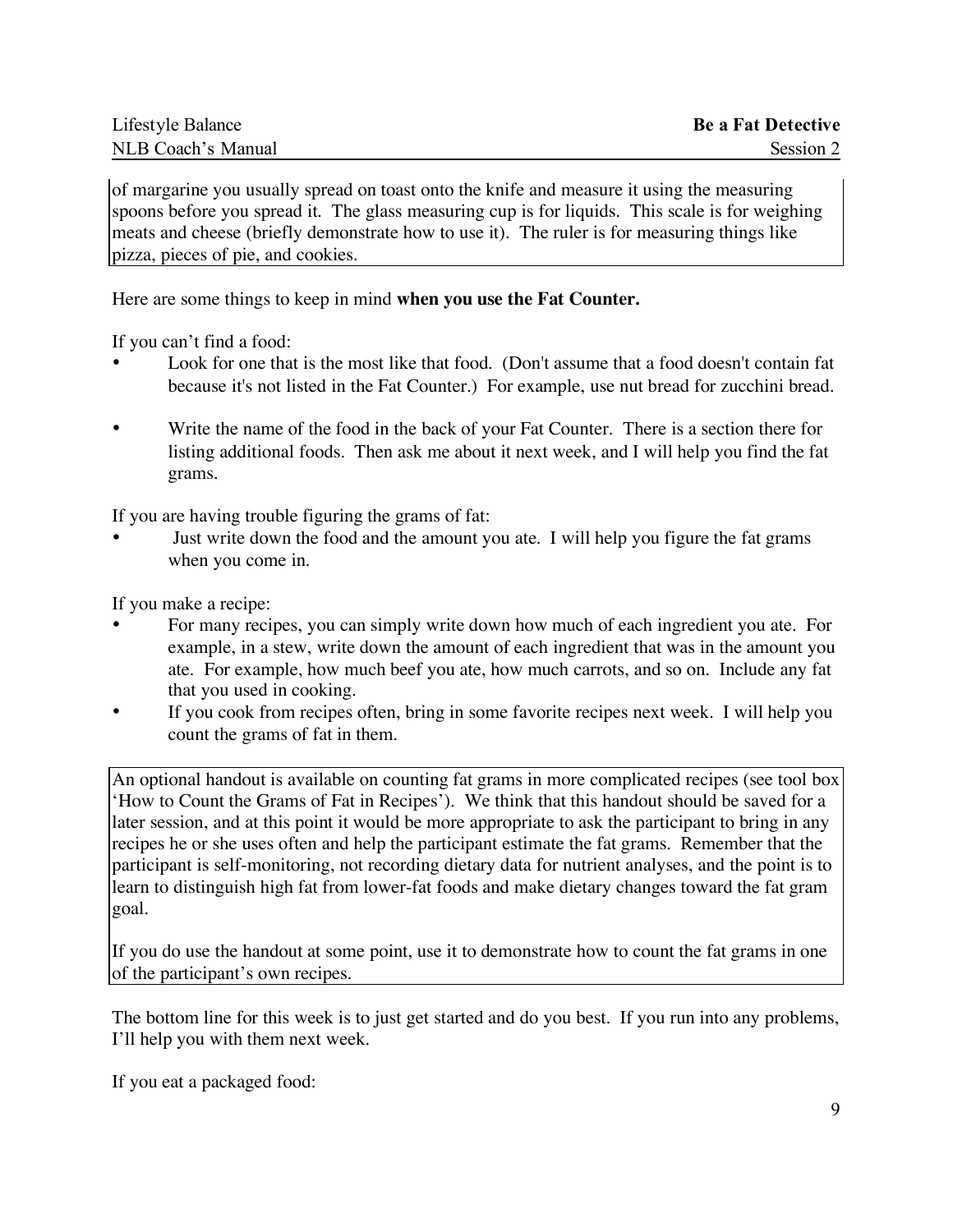| Lifestyle Balance  | <b>Be a Fat Detective</b> |
|--------------------|---------------------------|
| NLB Coach's Manual | Session 2                 |

Look on the label for the fat grams. (Even if it is listed in the Fat Counter, the grams on the label are more accurate.) First, find the Nutrition Facts on the label, and look at the serving size. Is this the amount you ate? And look at the total fat grams per serving.

What if you eat a larger serving than is listed on the label? You will be eating more fat grams than are listed on the label.

Review the sample label on the work sheet. Be sure that the participant understands that the serving size on a label may be very different from what most of us consider a serving.

### **Demonstrate and practice how to add up fat grams during the day.**

Some participants may be confused and overwhelmed at this point because of difficulties with calculations. Do **not** review adding up fat grams with these participants until the beginning of the next session. Instead, simply use the "Adding up the fat grams" worksheet to practice again how to look up fat grams and calculate the number of fat grams in the amount eaten by the participant. As before, tailor this to the participant's skill level.

The final step in keeping track of fat is to add up the fat grams you eat during the day. There are two ways you can do this in your Keeping Track.

*[Turn to Adding Up the Fat Grams work sheet.]* Imagine that this is your Keeping Track. Let's write in some of the foods you ate last week, the amounts you ate, and the grams of fat. In the Grams of Fat column, you can put a slash mark after the number of grams of fat and write down a "running total" (keep adding up the grams of fat throughout the day).

Demonstrate or have the participant calculate several running totals.

A running total is like a subtotal or running balance in a checkbook. The purpose of keeping a running total is so you know just how much fat you've eaten as you go along. You can use this to plan what foods you choose for the rest of the day. For example, "What should I have for lunch? Well, I've eaten x grams of fat so far. My fat gram goal is x grams. So I'd better eat less than x grams of fat for lunch to stay under my fat goal for the day." This is like using a budget to manage how much money you spend.

Another way to add up the fat grams is to use what we call the Fat Bank, these columns that look like rulers. The left column is the Fat Budget. The right is Over Budget.

I'll show you how to use it.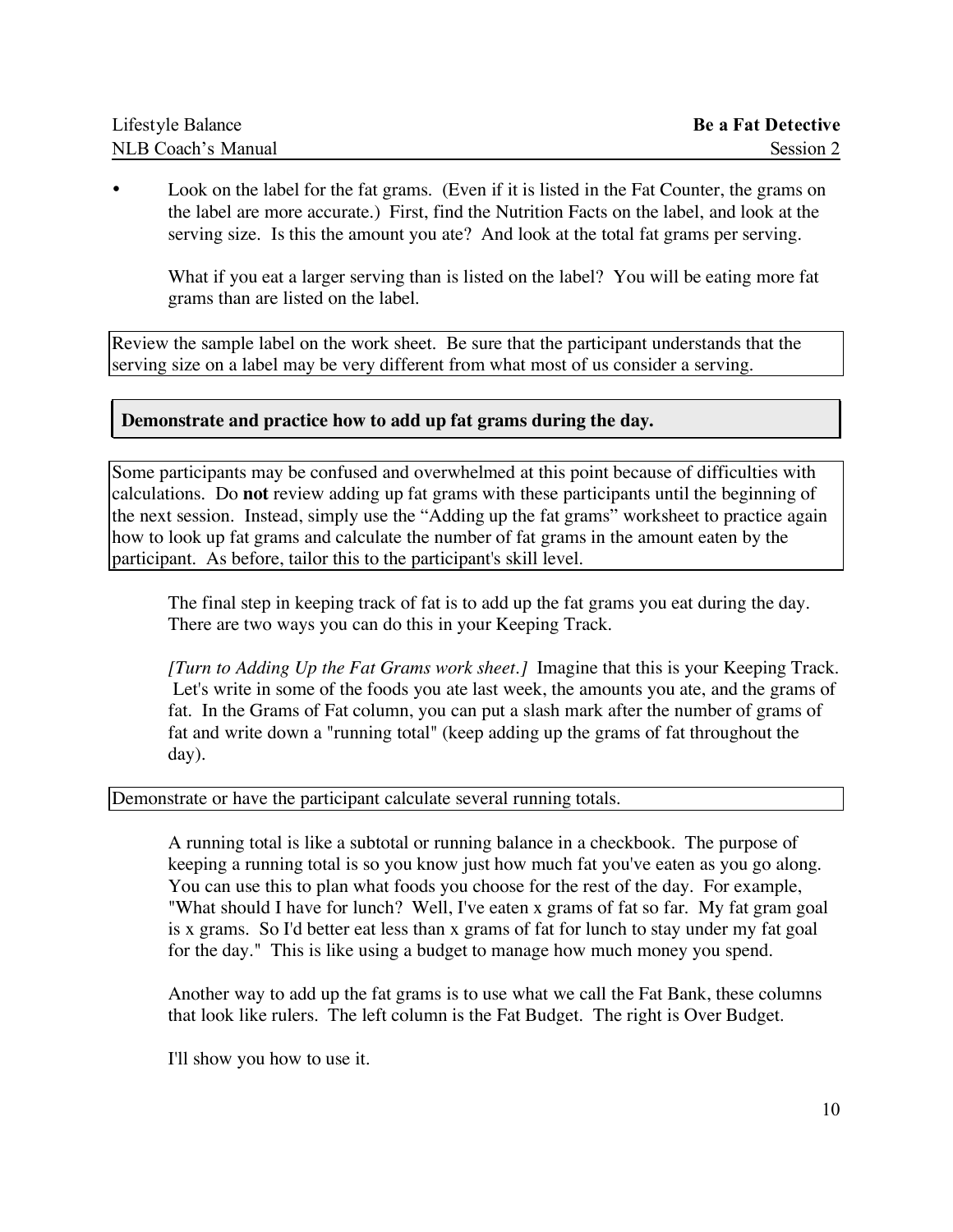Have the participant do as much of the following as possible. Provide help as needed.

- a. **Your fat goal is x grams. Find that number on the Fat Budget column and put an arrow beside it**. Cross through all of the notches above your goal.
- b. **Then fill in or cross through one notch for each gram of fat you eat.** Start at your fat budget and go DOWN.

Demonstrate or have the participant cross through the notches for the breakfast foods.

You can easily see about how much fat you have left for the day in your budget.

- c. **If you cross through all of the notches in the Fat Budget column, start at the bottom of the Over Budget column and go UP.** This will let you see how much over your fat gram goal you are.
- d. **Write the total fat grams for each day on the back of your Keeping Track booklet** (show the participant where the totals should go). This will help us both to see at a glance how you've done during the entire week.

Have the participant complete the grams of fat, running total, and Fat Bank columns for the rest of the foods on the sample. Also, show the participant where to transfer the total fat grams for the day to the back of the Keeping Track book. Again, be careful not to overwhelm the participant.

Changing the way we eat is a gradual process and it will take time. I don't expect you to be perfect. During the next few months you will learn many different ways to help you eat less fat. For now, I want you to be the best fat detective you can be, looking for fat everywhere. And just do your best to **come as close to your fat gram goal as you can.**

Do you have any questions?

Participants should leave this session aware that:

- 1. We are more interested in their efforts to be honest and complete about their eating habits than to present us with picture-perfect Keeping Track records, and
- 2. We consider self-monitoring a very important tool and expect everyone to do some monitoring.

### **Assign home activity.**

For next week:

Keep track of your weight.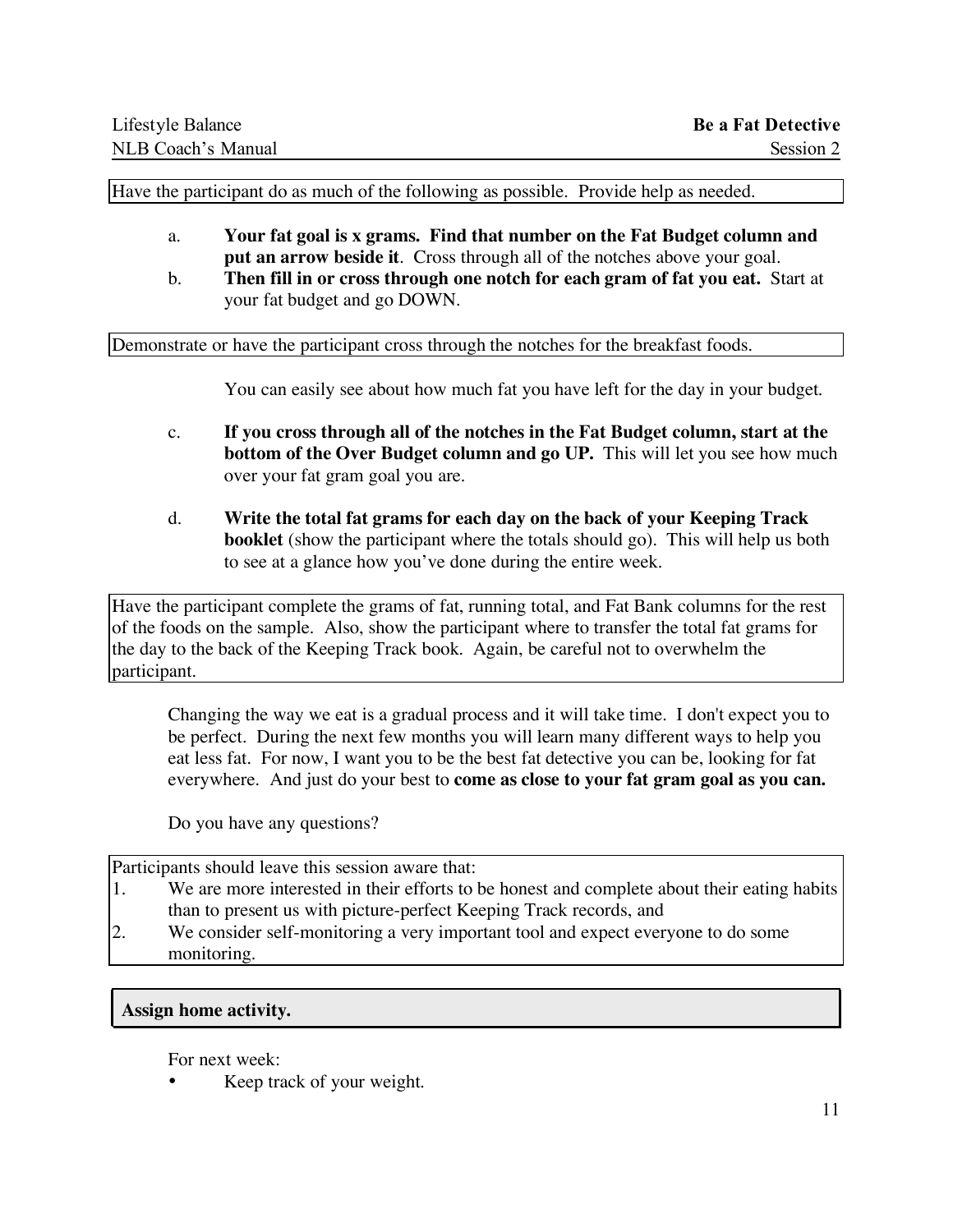Weigh yourself at home every \_\_\_\_\_ at this time of day. Record your weight on the back of the Keeping Track book.

• Keep track of what you eat and drink. Write down everything you eat and drink in your Keeping Track books.

- Do this every day, as soon as possible after you eat.
- Be honest.
- Measure portions as much as you can and start reading labels.
- And be sure to include everything you eat.

Use the Fat Counter to figure out how much fat is in what you ate, and write it down in your Keeping Track books.

Keep a running fat gram total throughout the day. Try using the Fat Bank, too.

Come as close to your fat gram goal as you can.

### Any questions?

Collect completed Keeping Track book from last session and review and make comments in the Keeping Track book before the next session.